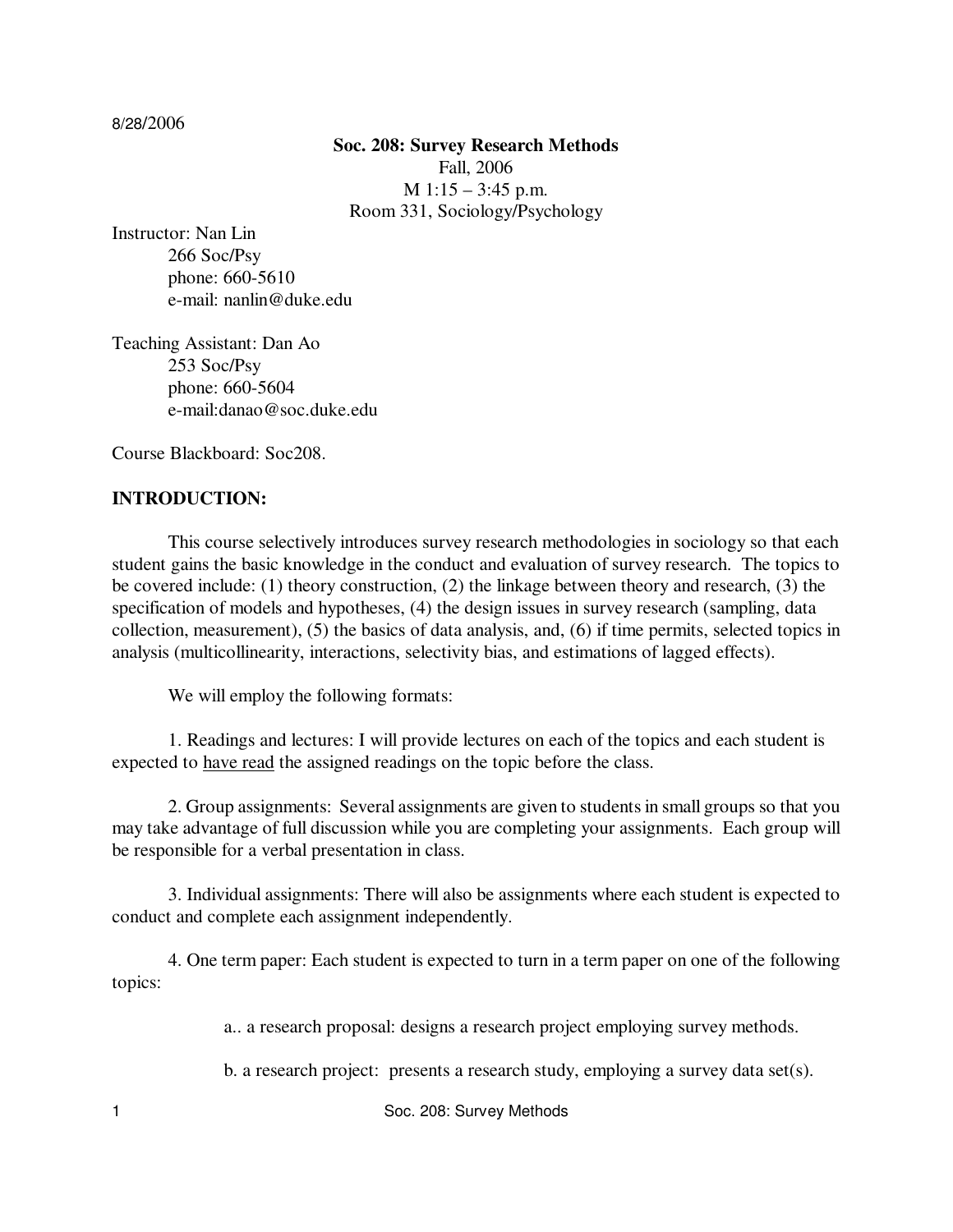#### **RECOMMENDED TEXTS**:

 There is no required text. All recommended texts will be on reserve at the Perkins Library.

Karl Raimund Popper, Logic of Scientific Discovery. Rutledge.

Thomas S. Kuhn, The Structure of Scientific Revolutions. University of Chicago Press.

C. Backstrom and G. Hursh 1963 Survey Research. Northwestern Uni. Press

Peter Blau and Otis Dudley Duncan. 1967. American Occupational Structure. (BD)

 Edward Carmines and Richard Zeller. 1979. Reliability and Validity Assessment. Sage

Jacob Cohen. 1977. Statistical Power Analysis for the Behavioral Sciences

 Jean Converse and Stanley Presser. 1987. Survey Questions: Handcrafting the Standardized Questionnaire. Sage.

Floyd J. Fowler, Jr. 1984. Survey Research Methods Sage

 Mark Granovetter. 1973/1995. Getting a Job. Cambridge, MA: Harvard University Press. (MG) {Granovetter 1973}

Granovetter, Mark. 1973. "The Strength of Weak Ties." *American Journal of Sociology* 78:1360-80.

R. M. Groves and R. L. Kahn, Surveys by Telephone.

Lawrence C. Hamilton. 1993. Statistics with STATA 3. Duxbury

George Homans. 1950. The Human Group. Harcourt, Brace and World. (GH)

Graham Kalton. 1979. Introduction to Survey Sampling. Sage.

Jill Kiecolt and Laura Nathan. 1985. Secondary Analysis of Survey Data. Sage.

Paul F. Lazarsfeld and Robert K. Merton. 1954. "Friendship as Social Process: A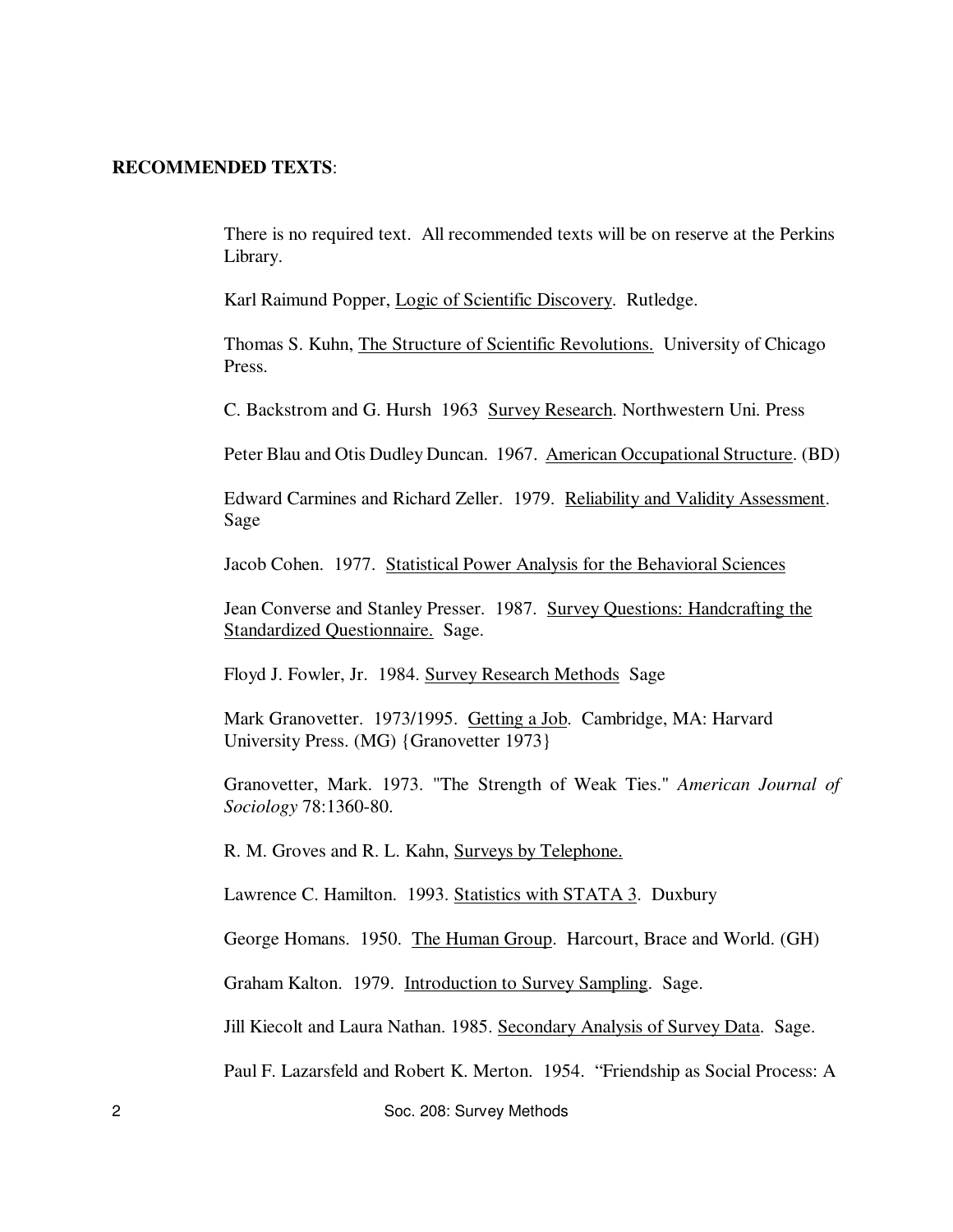Substantive and Methedological Analysis," pp. 298-348 in The Varied Sociology of Paul F. Lazarsfeld, edited by P. L. Kendall. NY: Columbia University Press. (RM) {Lazarsfeld and Merton 1954}

Nan Lin. 1976. Foundations of Social Research. McGraw-Hill.

Lin, Nan. 1982. "Social Resources and Instrumental Action." Pp. 131-45 in *Social Structure and Network Analysis*, edited by P. V. Marsden and N. Lin. Beverly Hills, CA: Sage.

 Nan Lin. 2001. Social Capital: A Theory of Social Structure and Action. New York: Cambridge University Press. (NL)

C. A. Moser and G. Kalton, Survey Methods in Social Investigation.

Radloff, Lenore S. 1977. "The CES-D Scale: A Self-Report Depression Scale for Research in the General Population." *Applied Psychological Measurement* 1:385-401.

P. H. Rossi, J. P. Wright and A. B. Anderson. 1983. Handbook of Survey Research Academic Press.

Arthur Stinchcombe. 1968. Constructing Social Theories. Harper.

Donald Treiman. 1970. "Industrialization and Social Stratification," pp. 207-234, in Social Stratification: Research and Theory for the 1970s, edited by E. O. Laumann. Inidianapolis: Bobbs-Merrill. (DT)

#### **Data Set and Computer Programs**

 USA 2002 survey STATA Mplus

#### **SCHEDULE**

# **Weeks 1, 2 and 3 (Aug. 28th, Sep. 4th, Sep. 11th):**

 **Theory Construction**: explanation, theoretical structure, propositions.

\*Arthur Stinchcombe. 1968. Constructing Social Theories. pp. 15-28.

\*Nan Lin. 1976. Foundations of Social Research. pp. 15-56.

3 Soc. 208: Survey Methods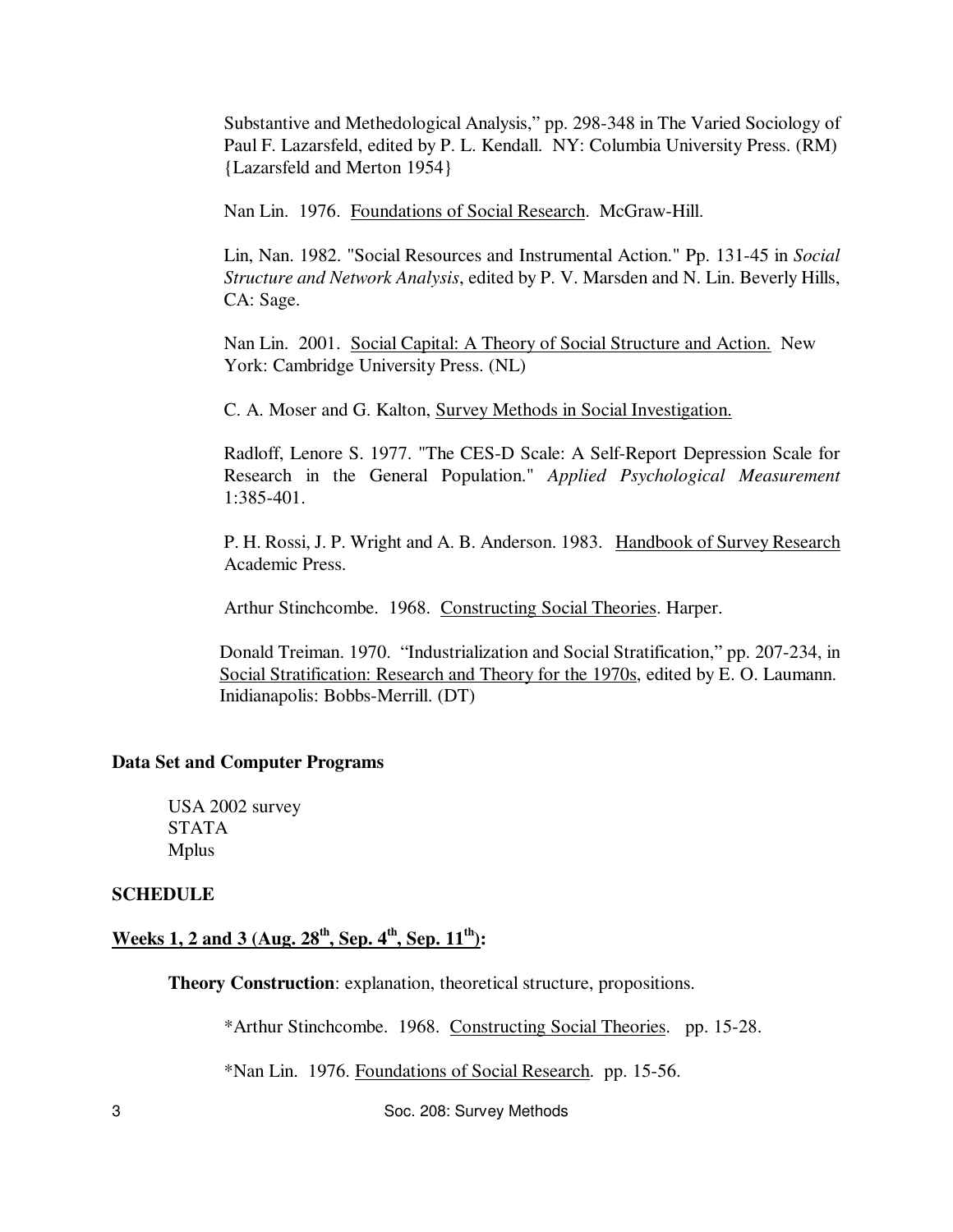Popper versus Kuhn:

e.g.: http://huizen.daxis.nl/~henkt/popper-kuhn-controverse.html

#### **Individual Assignments #1 and 2: Theoretical structure and propositions**

 Explicate one of the following "theories" as a theoretical structure with (1) the explanation, (2) deduced propositions, and (3) assumptions:

Set 1: Week 2: George Homans' Human Interaction Theory (GH Chapter 2)

Week 3. Lazarsfeld and Merton's Homophily Theory (RM)

Set 2: Week 2. Blau and Duncan's Stratification Theory. (BD Chapter 5 )

Week 3. Treiman's Development and Stratification Theory.

Set 3: Week 2: Granovetter's Strength of Ties Theory (MG 1974 article)

Week 3: Lin's Social Capital Theory. (1982; NL Chapter 5)

# **Week 4 (Sep. 18th)**

 **Hypothesis:** formulation and organization, epistemic issues

\*Nan Lin. 1976. Foundations of Social Research., pp. 42-70

**Deduction and Induction:** linkages between explanation and observations.

# **Individual Assignment #3: Select a "theory" and explicate its explanation, theoretical structure, propositions, and hypotheses. Or, begin with observed relations, and formulate explanation(s) and propositions.**

# **Week 5 (Sep. 25th)**.

 **Sampling**: cross-sectional, panel

Graham Kalton. 1979. Introduction to Survey Sampling

\*C. Backstrom and G. Hursh, Survey Research. Chapter 2.

4 Soc. 208: Survey Methods \*Floyd J. Fowler, Jr. 1984. Survey Research Methods Chapter 2.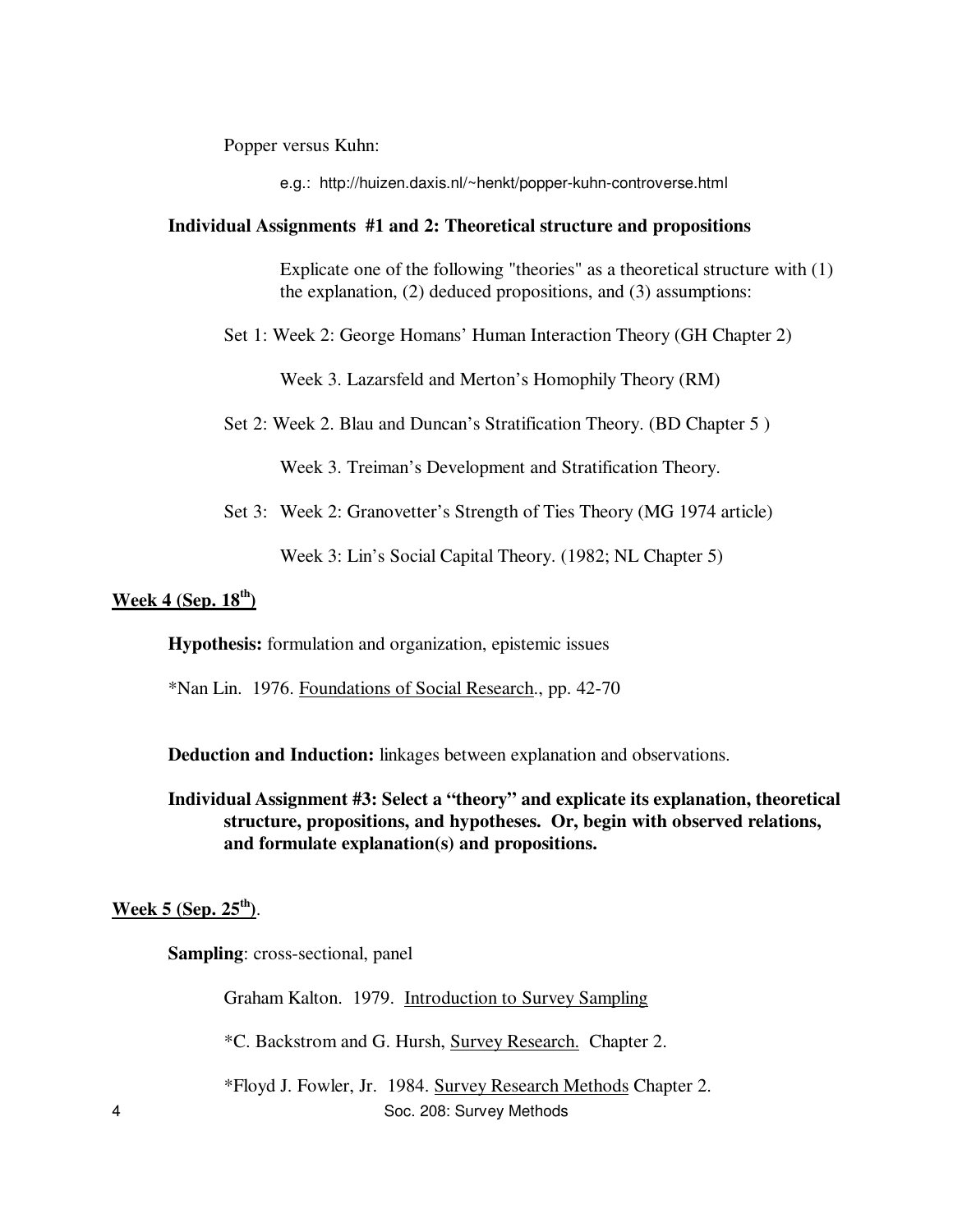Nan Lin, Alfred Dean and Walter Ensel, eds. 1986. Social Support, Life Events and Depression Academic Press. Chapter 3 by Ensel

 Jacob Cohen. Statistical Power Analysis for the Behavioral Sciences. Introductory chapter.

General Social Surveys. Appendix on Sampling Design

US 2002 CITY SURVEY

#### **Assignment: Group Assignment #1: Sampling exercise**

 Draw a probability sample of adults from the city of Durham for a study on the effect of marital relations on psychological well-being.

# **Weeks 6 and 7 (Oct. 2nd, Oct. 16th)**:

#### **Measurement and Instrumentation**

 Scaling and indexing (summated, ordered, factor scoring) Reliability Validity Response effect

Edward Carmines and Richard Zeller. 1979. Reliability and Validity Assessment.

\*Nan Lin, 1976, Chapter 10.

\*Radloff, Lenore S. 1977. "The CES-D Scale: A Self-Report Depression Scale for Research in the General Population." *Applied Psychological Measurement* 1:385-401.

# **Week 8 (Oct. 23rd)**.

#### **Data Collection**:

 Personal interview, telephone interview, and mail questionnaire Interveiwer recruitment and training

**Individual Assignment #4:** Constructing indicators for at least two variables in a hypothesis (including a scale and an index)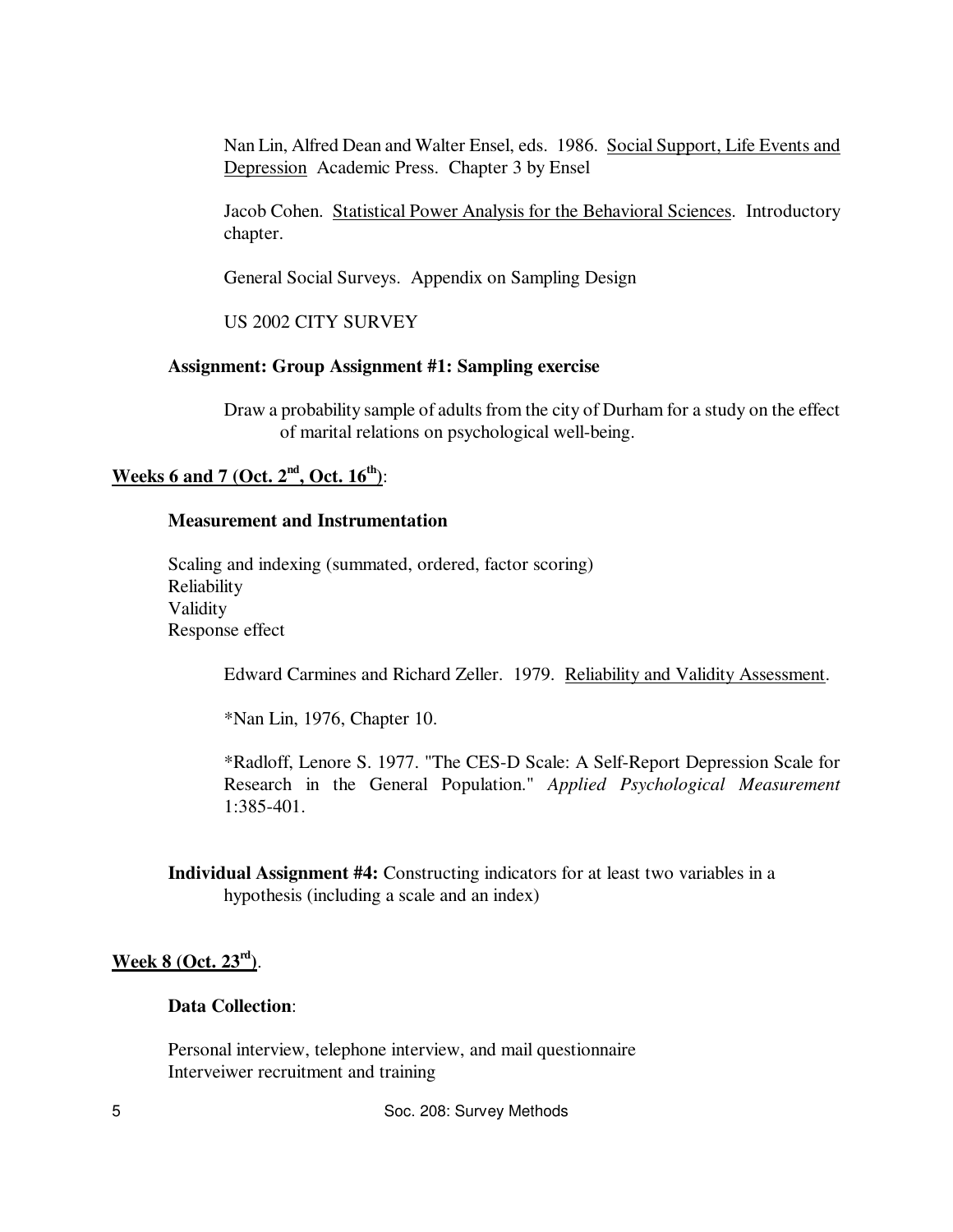Quality control: random check, follow-ups Pilot study, pretest Panel design

> Jean Converse and Stanley Presser. 1987. Survey Questions: Handcrafting the Standardized Questionnaire.

\*R. M. Groves and R. L. Kahn, Surveys by Telephone.

\*C. Backstrom and G. Hursh 1963 Survey Research Chapters III, IV, V

Floyd J. Fowler, Jr. 1984. Survey Research Methods Chapter 7

2002 USA Survey Questionnaire

#### **Individual Assignment #5: interview exercise**

To conduct a single interview and write a report assessing the effort

#### **Week 9 (Oct. 30th):**

#### **Data Processing**

 Coding Verification: logical Handling of missing values

#### **Group Assignment #2: Computer exercise**

 Frequencies and univariate statistics Missing data treatment

#### **Data Analysis**

**Descriptive**  Hypothesis-testing Estimations: Decomposition:

Lawrence C. Hamilton. 1993. Statistics with STATA 3.

 \*D. F. Alwin and R. M. Hauser, 1975, "The decomposition of effects in path analysis," American Sociological Review, 40:37-47 or Marsden, pp.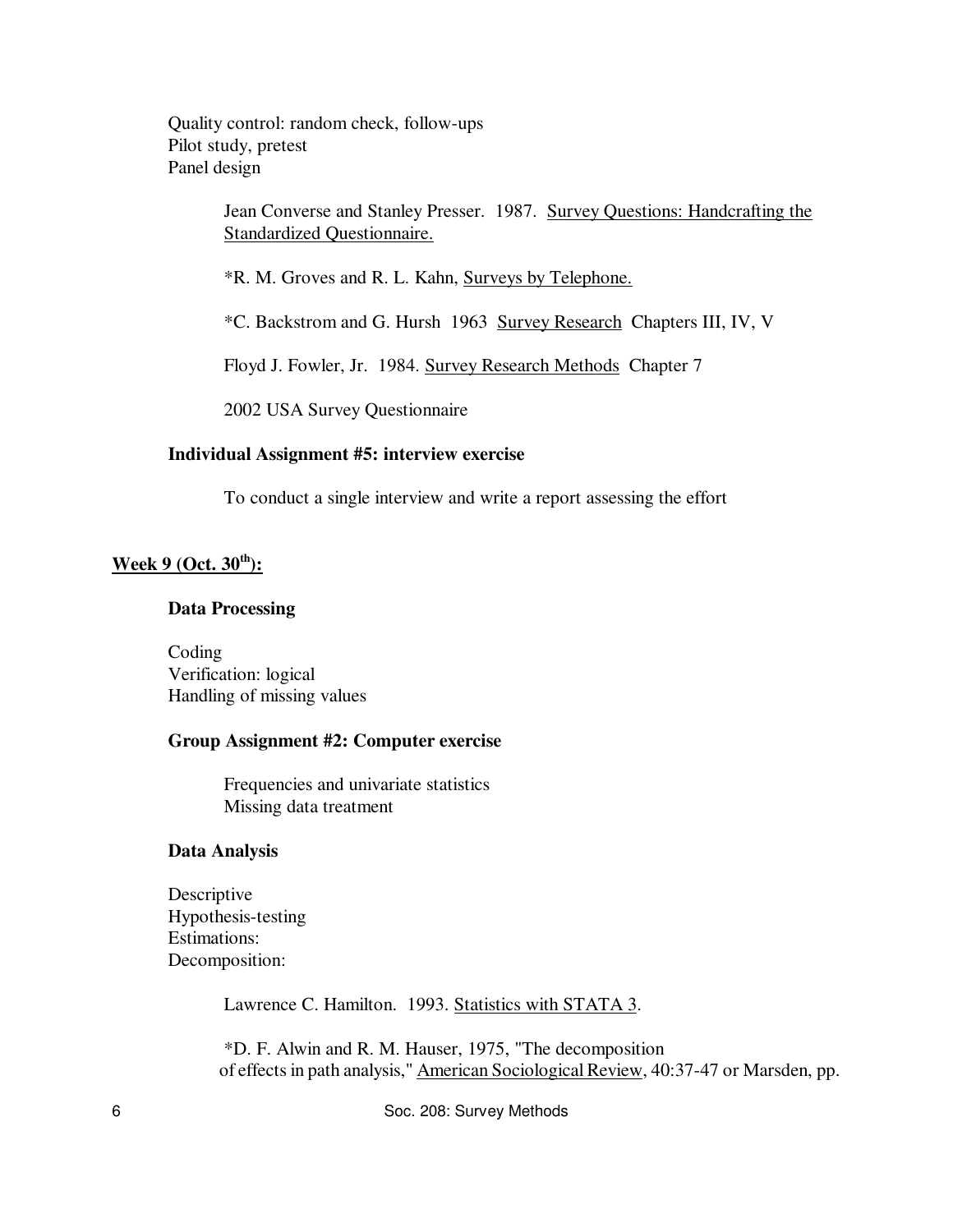123-140.

## **Individual Assignment #6: Correlation and Regression**

 Decisions: pair-wise versus list-wise deletion metric versus standardized coefficient

# **Week 10 and 11 (Nov. 6th, Nov. 13th).**

# **Topics in Analysis**:

 a. Structural equations b. Multicolinerity c. Interaction effect d. Lagged effect e. Selectivity bias f. Multi-level analysis

\*Nan Lin, "The Invisible Hand of Social Capital", 2003.

 \*Kent Smith & M S. Sasaki. 1979. "Decreasing multi-colinearity," Sociological Methods & Research. 8:1(Aug.) pp. 35-56.

Mplus manual

# **Individual Assignment #7: Structural Equation Modeling**

Estimating the effect of social capital on achievement

# **Week 12 (Nov. 20th).**

## **Back to Theory and the Real World**

## **Ethical Issues in Survey Research**

 Protecting human subjects: institutional board data confidentiality

Integrity in the conduct of research